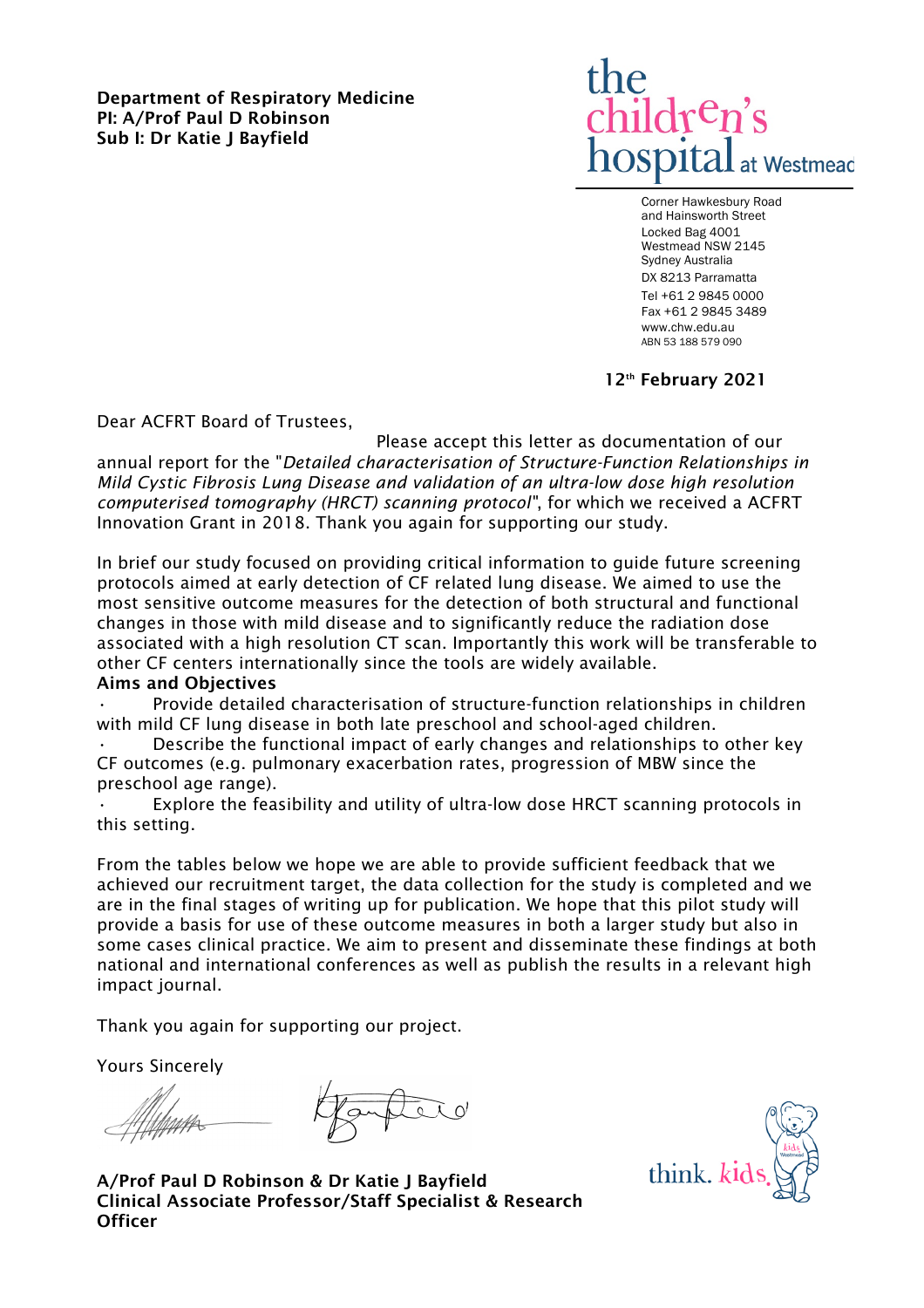## Detailed timeline – Key dates

| <b>Details and output</b>                                                                                                           |
|-------------------------------------------------------------------------------------------------------------------------------------|
| The study was displayed and presented as a poster at the local                                                                      |
| Westmead showcase, showing research within the SCHN network.                                                                        |
| We had meetings with collaborators at this conference to discuss                                                                    |
| progress so far and potential expansion of data analysis.                                                                           |
| No CT's were able to be completed due to hospital downtime.                                                                         |
| Subset of children completed oxygen enhanced MRI scans. The                                                                         |
| children who we were able to train and test for this scan are the                                                                   |
| youngest to do so to date. We were able to compare routine fixed                                                                    |
| breathing as well as free breathing during the scans; this should                                                                   |
| make future scanning easier for all sites.                                                                                          |
| Pause in recruitment due to the COVID 19 Global pandemic - 47                                                                       |
| recruited to date.                                                                                                                  |
| The project entitled "Use of ultra-low dose CT does not impact                                                                      |
| structure-function relationships in early Cystic Fibrosis lung                                                                      |
| disease" was presented in the "New frontiers in cystic fibrosis                                                                     |
| imaging and lung physiology" virtual session. The information                                                                       |
| was received well and interesting questions posed.                                                                                  |
| Final patient recruited to the study: 57 (n=50 final dataset).                                                                      |
| "Ultra-low dose CT does not impact structure-function                                                                               |
| relationships in early Cystic Fibrosis lung disease" was pre                                                                        |
| recorded and presented as an e-poster at this virtual conference.                                                                   |
| Sensitive surrogate outcome measures for both structural and                                                                        |
| functional measures are required, especially for those with early<br>Cystic Fibrosis lung disease where lifetime radiation exposure |
| may increase with increased life expectancy and traditional lung                                                                    |
| function tools miss very early abnormality.                                                                                         |
| Ultra-low dose imaging protocols preserved sensitivity and                                                                          |
| structure-function relationships compared to standard dose CT at                                                                    |
| a significantly lower radiation dose. The most sensitive markers                                                                    |
| of early lung disease were CT air trapping; LCI and MBW assessed                                                                    |
| gas trapping.                                                                                                                       |
| Ultra low dose CT protocols and multiple breath washout provide                                                                     |
| complementary information and offer exciting utility to better                                                                      |
| understand the pathogenesis and evolution of early CF lung                                                                          |
| disease.                                                                                                                            |
|                                                                                                                                     |

# List of Outcomes

### Oral Presentations

- 1. Bayfield, K.J., Robinson, P.D., *et al.* Characterisation of Structure Function Relationships in Mild Cystic Fibrosis Lung Disease presented at the Australian CF Conference 2019.
- 2. Bayfield, K., et al. (2020). "Late Breaking Abstract Use of ultra-low dose CT does not impact structure-function relationships in early Cystic Fibrosis lung disease." ERS Virtual Conference September 2020.

### Abstracts

1. Bayfield K.J., Robinson, P.D., *et al.* Characterisation of Structure Function Relationships in Mild Cystic Fibrosis Lung Disease for presentation at the Thoracic Society and Society of Respiratory Science of Australia and New Zealand (TSANZSRS) Conference in March 2020.